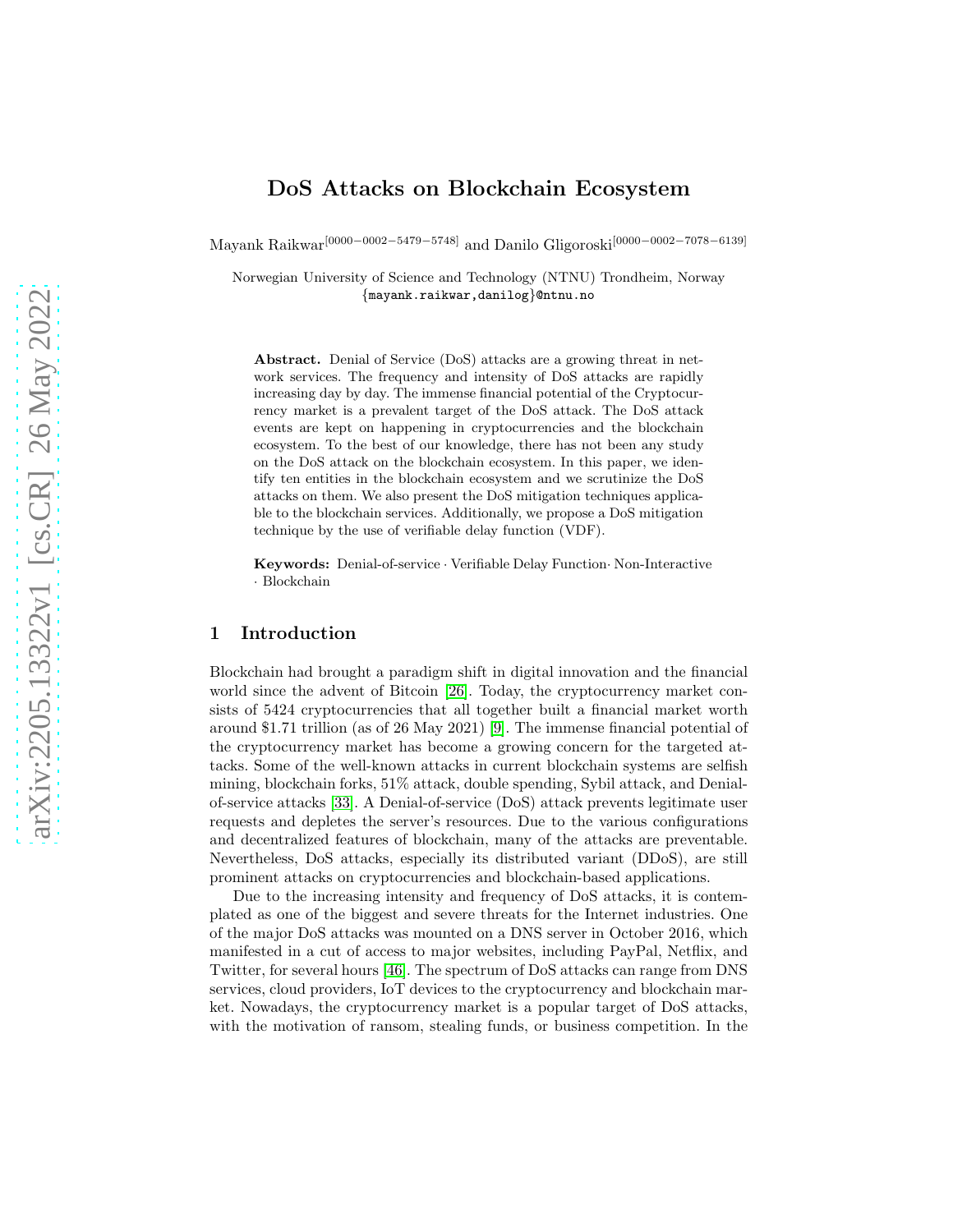past, many works[\[21](#page-10-1)[,19](#page-10-2)[,12\]](#page-9-1) regarding the detection and prevention of DoS attacks have been carried out. Moreover, DoS/DDoS solutions based on blockchain are an emerging area of research. Applying the most recent advances of cryptographic research for the  $DoS/DDoS<sup>1</sup>$  $DoS/DDoS<sup>1</sup>$  $DoS/DDoS<sup>1</sup>$  problem can open new directions and avenues for addressing this ever-present problem.

In the general context of a DoS attack in blockchain, an adversary usually mounts a DoS attack when the cost of mounting an attack is very low. Therefore, various countermeasures, such as increased block size, increased transaction fees, or limiting transaction size have been proposed for mitigating the attacks. However, most of these countermeasures also force legitimate system users to invest their economic or computational power. This behavior shows a dire need to construct new methods for DoS prevention that do not require extra-economic or computational power of blockchain users. In this paper, we study and review DoS attacks on ten different entities in the blockchain ecosystem and possible mitigation techniques. In addition, we propose DoS mitigation by applying the astonishing functionality of verifiable random function (VDF) [\[8\]](#page-9-2).

### 1.1 Related Work

Many DoS attacks have been mounted in the blockchain ecosystem and its services in the past few years. Some of these DoS attacks or threats on cryptocurrencies were disclosed a couple of years after they had been discovered. It requires new techniques to detect and counter the attack. Some of those new blockchainbased DoS mitigation techniques are devised from the decentralized nature and the deployed smart contracts of blockchain [\[30](#page-10-3)[,36\]](#page-11-2). Even different machine learning techniques have been proposed to fight the DoS attack in cryptocurrency [\[14\]](#page-10-4).

Specifically for the Bitcoin blockchain (as the blockchain of the most popular and valuable cryptocurrency), several DoS attacks have been mounted [\[40\]](#page-11-3), which include mining pools, currency exchanges, eWallets, and financial services. Like most high visibility businesses, mining pools and currency exchanges are the primary DoS targets, which drives them to buy DDoS protection services such as Incapsula, CloudFlare, or Amazon Cloud. A report from September 2020 [\[18\]](#page-10-5) revealed that the Bitcoin software implementation had a vulnerability for an uncontrolled memory consumption that was repeatedly used as a DoS vulnerability until it was patched in June 2018. This DoS vulnerability existed in many other branched Bitcoin implementations, including Litecoin and Namecoin.

Another major cryptocurrency, Ethereum [\[45\]](#page-11-4) has also suffered from DoS attack [\[4\]](#page-9-3). In September 2016, a DoS attack against the Ethereum network was begun by exploiting a flaw in its client node. Furthermore, the same week, another DoS attack was mounted on the processing nodes of Ethereum [\[44\]](#page-11-5). A recent disclosure on Ethereum shows that a very cheap DoS attack could have brought down the Ethereum main net due to a bug in Geth Ethereum client [\[16\]](#page-10-6).

<span id="page-1-0"></span><sup>&</sup>lt;sup>1</sup> Throughout the paper, we use DoS to refer to both DoS and DDoS attacks, unless explicitly mentioned.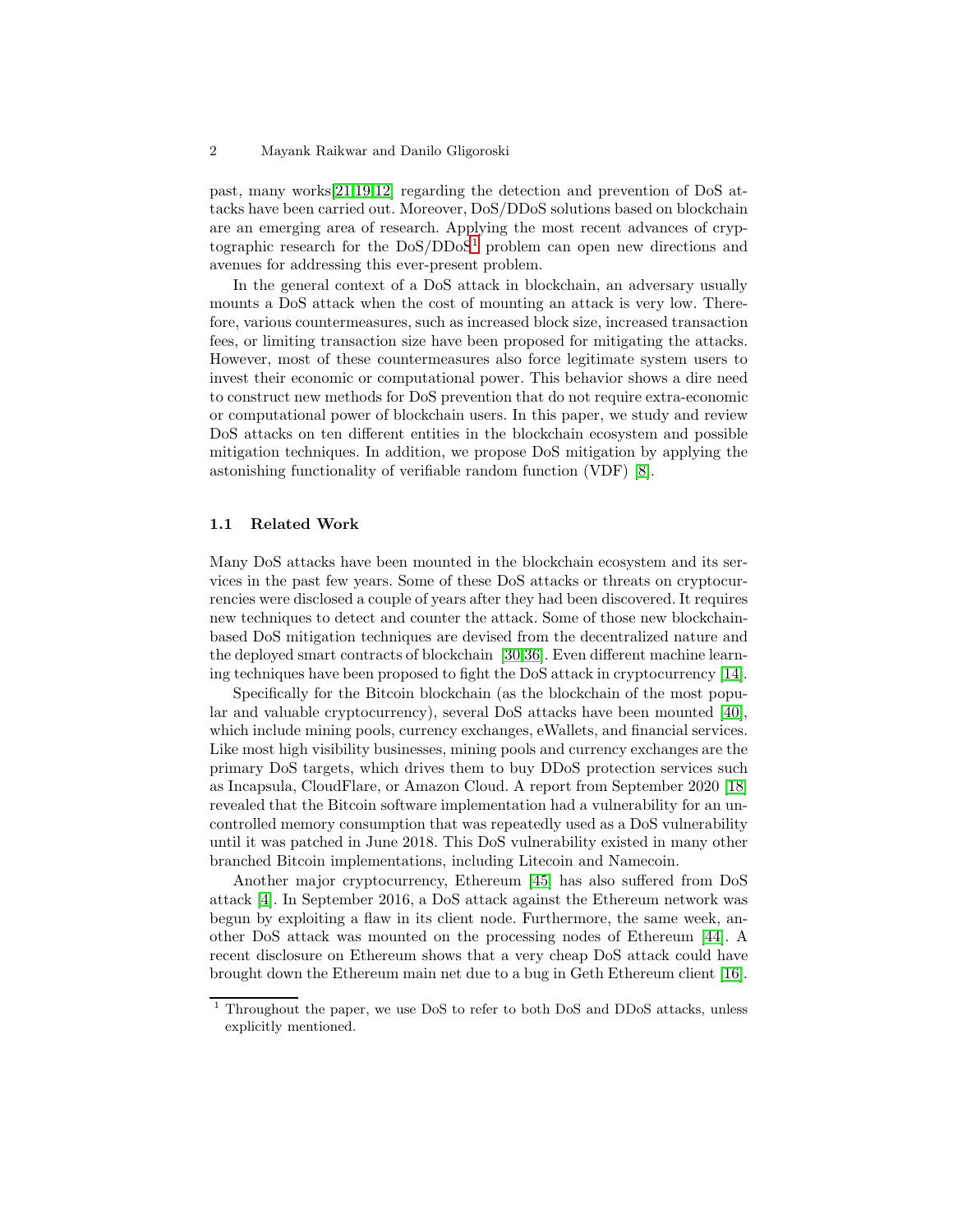Recent work shows an Incentive-based blockchain denial of service attack (BDoS) [\[25\]](#page-10-7) on Proof-of-work-based blockchains that exploits the reward mechanism to discourage the miner participation. This BDoS could theoretically be able to grind the (Bitcoin's) blockchain to a halt with significantly fewer resources (21% of the network's mining power). This attack raises a concern about the liveness of the Proof-of-work-based cryptocurrencies. This big concern and recent ongoing DoS attack disclosures compel researchers to find new ways to construct efficient DoS mitigation techniques.

### 1.2 Denial of Service Attack

A denial of service (DoS) attack targets to disrupt the availability of the network, server or application, and prevents legitimate requests from taking place. For a DoS attack to be successful, the attacker has to send more requests than the victim server can handle. These requests can be legitimate or bogus. The DoS attack depletes the server's resources such as CPU, memory, or network.

**Definition 1.** (DoS): Let a server S be given, with the available resources  $R_1, R_2$ ,  $\ldots, R_n$  ( $R_i$  can be bandwidth, memory, CPU etc.). Let A or a set of  $\{A_j\}$  are an attacker or a set of attackers and let the legitimate users are represented by the set  $\{\mathcal{U}_k\}$ . A DoS attack on server S is expressed by a set of probabilities for successful resource-depletion  $\{P_{R_1}, P_{R_2}, \ldots, P_{R_n}\}$ . The total probability for a success of a DoS attack is then a probability the server  $S$  to refuse legitimate transactions from a user u, where  $u \in \{U_k\}$  and is modeled as the probability of blocking the legitimate traffic in at least one of the resources:

<span id="page-2-0"></span>
$$
P_{DoS} = 1 - (1 - P_{R_1})(1 - P_{R_2}) \dots (1 - P_{R_n})
$$
\n<sup>(1)</sup>

Note that the situation when attacker(s) exhausts at least one resource  $R_i$ implies the attack probability is  $P_{R_i} = 1$ , which from equation [\(1\)](#page-2-0) further leads to  $P_{DoS} = 1$ .

DoS attacks can be categorized into several categories based on network and application layers or volume and protocol attacks. Network-level DoS attacks aim to overload the server's bandwidth or cause CPU usage issues. However, application-level DoS attacks focus on applications, websites, or online services.

#### 1.3 Our Contribution

The contributions of our work are as follows:

- 1. We thoroughly investigate the DoS attacks in the blockchain ecosystem.
- 2. We present different mitigation techniques of DoS attacks in the blockchain ecosystem.
- 3. We propose a VDF-based DoS resistant protocol by using the functionality of VDF.

The rest of the paper is as follows: Section [2](#page-3-0) shows a detailed analysis of DoS attacks in the blockchain ecosystem. Further, Section [3](#page-6-0) presents DoS mitigation techniques, including our VDF-based proposal. Finally, in Section [4,](#page-9-4) we conclude the paper and discuss the possible future directions.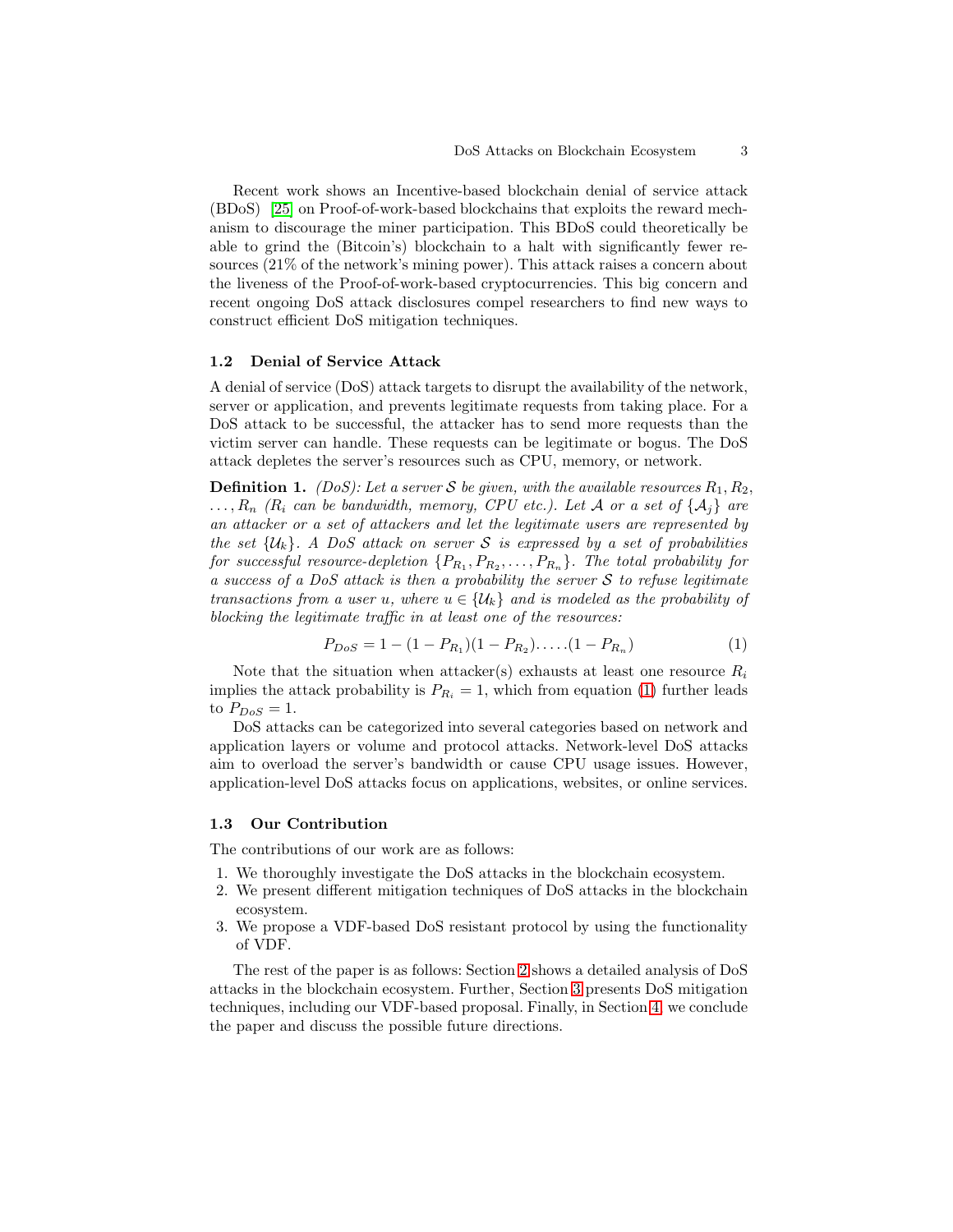### <span id="page-3-0"></span>2 DoS Attacks on Blockchain Ecosystem

The blockchain ecosystem has suffered from many DoS attacks in the past, and that situation is a continuing trend. The DoS attack can be launched against a specific entity or a network in the blockchain. We present a nonexclusive list of ten entities in the Blockchain ecosystem with their corresponding DoS attacks.

- 1. On cryptocurrency wallets A crypto wallet is a software program in which a user stores cryptocurrency. The wallet contains a set of signing keys for the user to sign new transactions. Wallets are also integrated with decentralized applications (DApps) to hold and manage users' signing keys and transactions securely. In a wallet service, a user is the sole owner of his account keys. However, if someone steals the signing keys, then the cryptocurrency held in that account can be spent. Therefore, hardware wallets (e.g., TREZOR) are ways to store cryptocurrency and the signing key in an offline manner. Nevertheless, online wallets are still a preferable choice for blockchain users. These online crypto wallets also suffer from DoS attacks [\[28\]](#page-10-8) due to inconsistency in its smart contracts that further hinders the services of integrated DApps. Recently, a DDoS attack was mounted on the Wasabi bitcoin wallet [\[15\]](#page-10-9).
- 2. On cryptocurrency exchange services A cryptocurrency exchange allows clients to buy, sell and store crypto-currencies at some exchange rate and leverages the clients to trade their currencies and earn some profit due to the fluctuations in the price of currencies. Besides, the exchange charges some fee for every trade made by its client and also converts the cryptocurrency into fiat currencies. Many exchange services also provide a wallet, but the wallet signing keys are controlled by the exchange service apart from the wallet user. Furthermore, these exchange services are online platforms, hence susceptible to DoS attacks that can cause the temporary unavailability of the platform. In the past, many of the crypto-currency exchange services were jeopardized by the DoS attacks (especially DDoS). One such example is the Bitcoin exchange platform, Bitfinex which has been a victim of DDoS attacks several times [\[2\]](#page-9-5). Another well-known bitcoin exchange service, Mt. Gox, was completely disrupted by DDoS attacks over time [\[17\]](#page-10-10). Over the years, many cryptocurrency exchange platforms have suffered DoS attacks. Recently, a UK-based exchange EXMO was hit by DDoS attack [\[10\]](#page-9-6).
- 3. On memory (transaction) pools A memory pool (mempool) is a repository of unconfirmed transactions in a cryptocurrency blockchain, e.g., Bitcoin. Once a user creates a new transaction, it is broadcast to the network and stored in the mempool. In the mempool, the transaction waits to be picked by a miner to be added in a block and subsequently to the blockchain, therefore acquiring the transaction's confirmation. If a transaction remains unconfirmed for a long time in the mempool, it gets rejected eventually. As the transactions with high fees are most likely to be selected by a miner, it poses a threat to flood the mempool by small fee transactions, consequently affecting the mempool size. In that direction, it creates uncertainty among the users for their transactions and leads them to pay higher mining fees to prevent the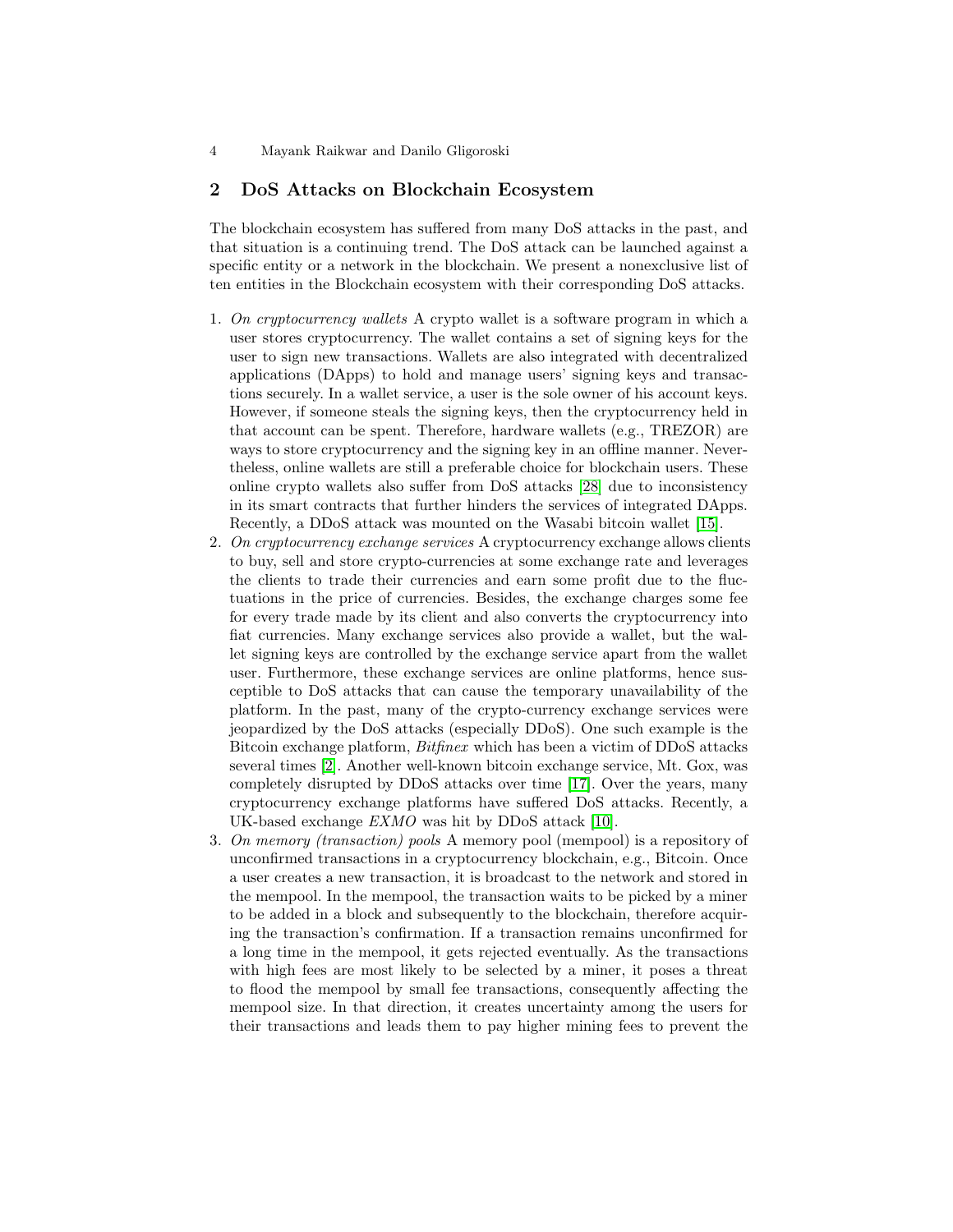rejection of their transactions. The work [\[34\]](#page-11-6) studies such an attack on Bitcoin mempool and proposes a few countermeasures. However, the proposed solutions have limitations regarding the minimum payable fee and rejection of fast transactions. A follow-up work [\[32\]](#page-11-7) provides similar prevention measures for Proof-of-work-based blockchain but suffers from the similar problems.

- 4. On mining pools Mining pools are the major players in Proof-of-work-based cryptocurrencies, e.g., Bitcoin. The mining pool's goal is to accumulate miners' power and solve the Proof-of-work puzzles. As the difficulty of Proof-ofwork puzzles gives a very low probability of solving the puzzle to a single miner, the miner usually prefers to join a mining pool where the miner gets a fair share of the reward proportional to his/her effort, if the mining pool finds the solution. Two kinds of entities can mount a DDoS attack on a mining pool: 1) A hacker whose aim is to make money by asking the ransom from the attacked mining pool with the promise of stopping the DDoS attack [\[22\]](#page-10-11), 2) A competing mining pool whose goal is to increase his winning probability by undermining the power of competing mining pools. Few game-theoretic studies [\[48,](#page-11-8)[47\]](#page-11-9) are also conducted to analyze DoS attacks in mining pools.
- 5. On layer-two blockchain protocols Layer-two blockchain protocols are built on the top of the main blockchain that moves a sufficient amount of transaction load from the main blockchain to the off-chain in sub-seconds (instead of minutes or hours) with a reduced fee and similar security. Hence, these protocols are referred to as an orthogonal solution for the scalability problem in the blockchain. In recent years, there has been tremendous growth in constructing new layer-two protocols [\[20\]](#page-10-12) for blockchain scalability such as channel networks. In a channel network, channels are established between the parties of the network and governed by the smart contracts of the main chain. It provides a fast and scalable approach for off-chain interactions. These protocols also suffered from DoS attacks in the past [\[39,](#page-11-10)[42\]](#page-11-11).
- 6. On sharding protocols Similar to layer-2 blockchain solutions, sharding protocols [\[41\]](#page-11-12) also tackle the scalability issue of blockchain. The idea of sharding is to partition the blockchain state into multiple shards. Each shard processes a set of transactions; therefore, all shards can process the transactions parallelly and hence increases the blockchain throughput. The majority of the sharding protocols are built on the top of the Bitcoin blockchain, and some are built for the Ethereum blockchain. A sharding protocol deals with challenges involving the shard assignment to validators, transaction assignment to shard, and intra-shard consensus. A DoS attack can be mounted on sharding protocol by flooding a single shard which becomes the bottleneck for the whole system. A recent work [\[27\]](#page-10-13) studies the DoS-attack on sharding protocols and proposes a Trusted Execution Environment (TEE) based countermeasure.
- 7. On commit-chain operator A commit-chain [\[23\]](#page-10-14) is an off-chain scaling solution where the transactions are performed off-chain by a non-custodial and untrusted operator. The operator commits the balances of users periodically to the blockchain by computing a checkpoint and feeding it to an on-chain smart contract. The scheme involves users publishing challenges to the smart contract in case of a dispute with the operator, which imposes a drawback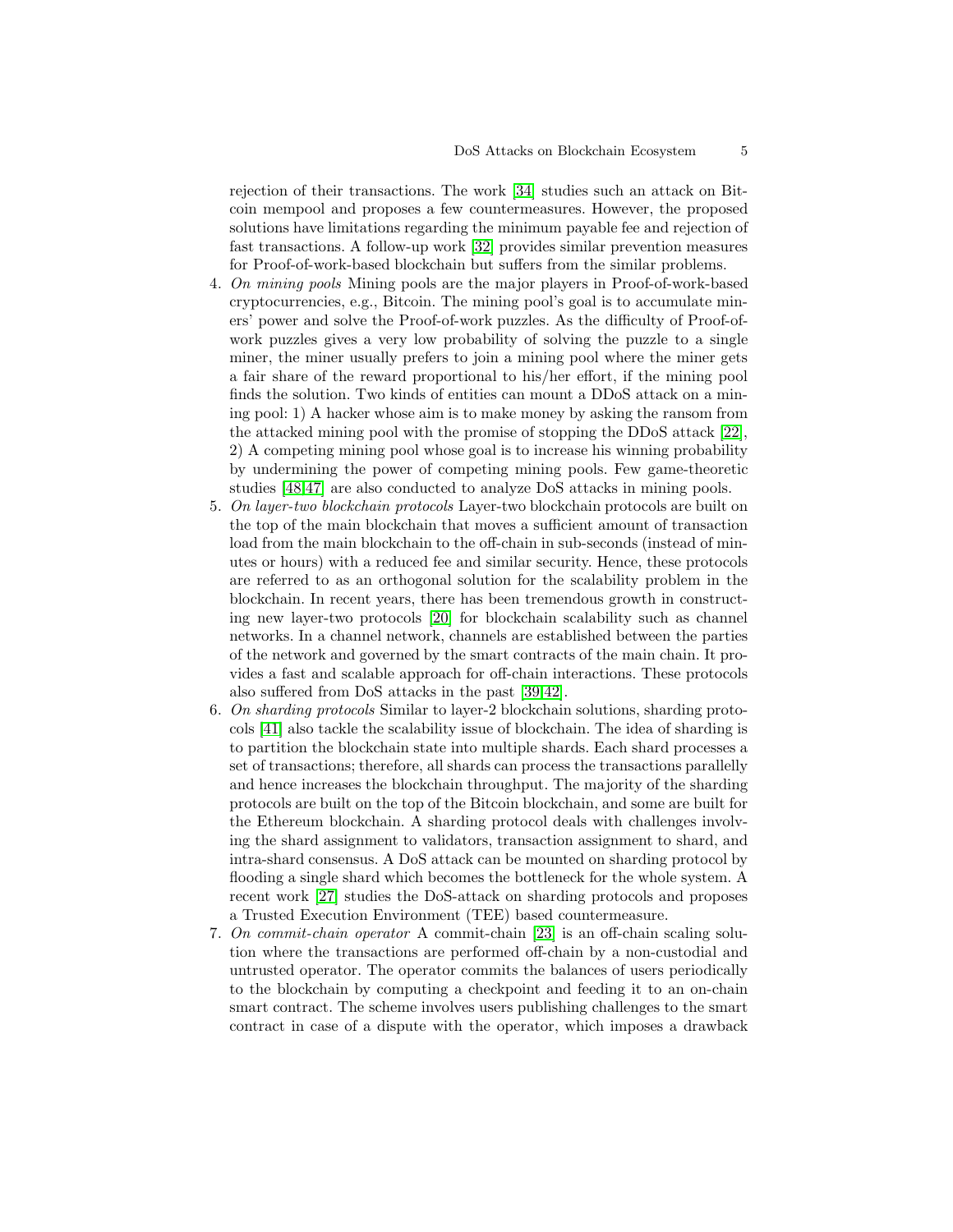where a malicious user can flood the smart contract with unwarranted challenges. Another significant issue is the operator being a central entity can become a victim of a DoS attack, resulting in collapsing the whole system.

- 8. On smart contract A smart contract is a transaction protocol in blockchain that takes actions according to the terms of the contract. In the Ethereum blockchain, each block has a maximum gas limit that is spent by executing a smart contract, and exceeding the gas limit causes a DoS attack. An attacker can mount a DoS attack on smart contract [\[4\]](#page-9-3) in several possible ways such as: 1) By sending a computationally intensive transaction to a contract thus preventing other transactions from being included in a block; 2) By adding a couple of refund addresses at once that can end up smart contract exceeding the gas limit while refunding to those addresses; 3) By unexpected revert of refund to a legitimate user by using fallback function. A recent work [\[35\]](#page-11-13) shows a method to detect DoS attacks caused due to unexpected revert in Ethereum smart contract. An example of a DoS attack on a smart contract is an auction contract where an attacker can constantly call the bidding function (e.g.,  $bid(),$  preventing other legitimate users from making their bids. In the NEO blockchain, a vulnerability allowed attackers to invoke a malicious contract that created a DoS attack by crashing each node that tried to execute the contract [\[37\]](#page-11-14). Moreover, a DoS attack on a smart contract triggers stopping a node from executing the functions for all the DApps it hosts.
- 9. On mixing services A mixing service is a protocol that allows a cryptocurrency user to utilize its currency anonymously. It provides unlinkability of the user's input to its output and prevents the user's identification from being revealed. There are centralized [\[6\]](#page-9-7) and decentralized [\[31\]](#page-10-15) mixing services. Centralized mixing services being a single-point-of-failure are more vulnerable to DoS attacks (e.g. by competing services). However, both types of mixing services suffer from DoS due to different actions of its users, such as 1) By providing inconsistent input for the shuffle, leading the whole verification step of shuffle to fail; 2) By denying to perform some required task e.g., to sign a group transaction; 3) By several participation requests in the mixing transaction pool leading to the depletion of a precomputed pool by participants [\[49\]](#page-11-15).
- 10. On consensus participants In the blockchain, consensus participants are the major players who decide on the blockchain's new block. Therefore, consensus participants are the usual DoS target for an attacker. In deterministic leader election protocols of consensus, the leader of the consensus round can be a primary target for DoS attacks which can make the whole system halt if the leader suffers a DoS attack. Other main targets can be stakeholders in Proof of Stake consensus mechanisms that hold some stake in the system, therefore attracting an attacker to mount DoS. A DoS attack can be mounted on PBFT-based permissioned blockchains and its participants, where a DDoS attack can be launched if an adversary controls over 33 % of the replicas. As in the BFT-based blockchains, network size is known to the participants, an attacker creates the required number of Sybil replicas needed for a DoS attack. Hence, for each transaction sent by the primary, the Sybil replicas will not reply to their approvals, leading the whole system to halt.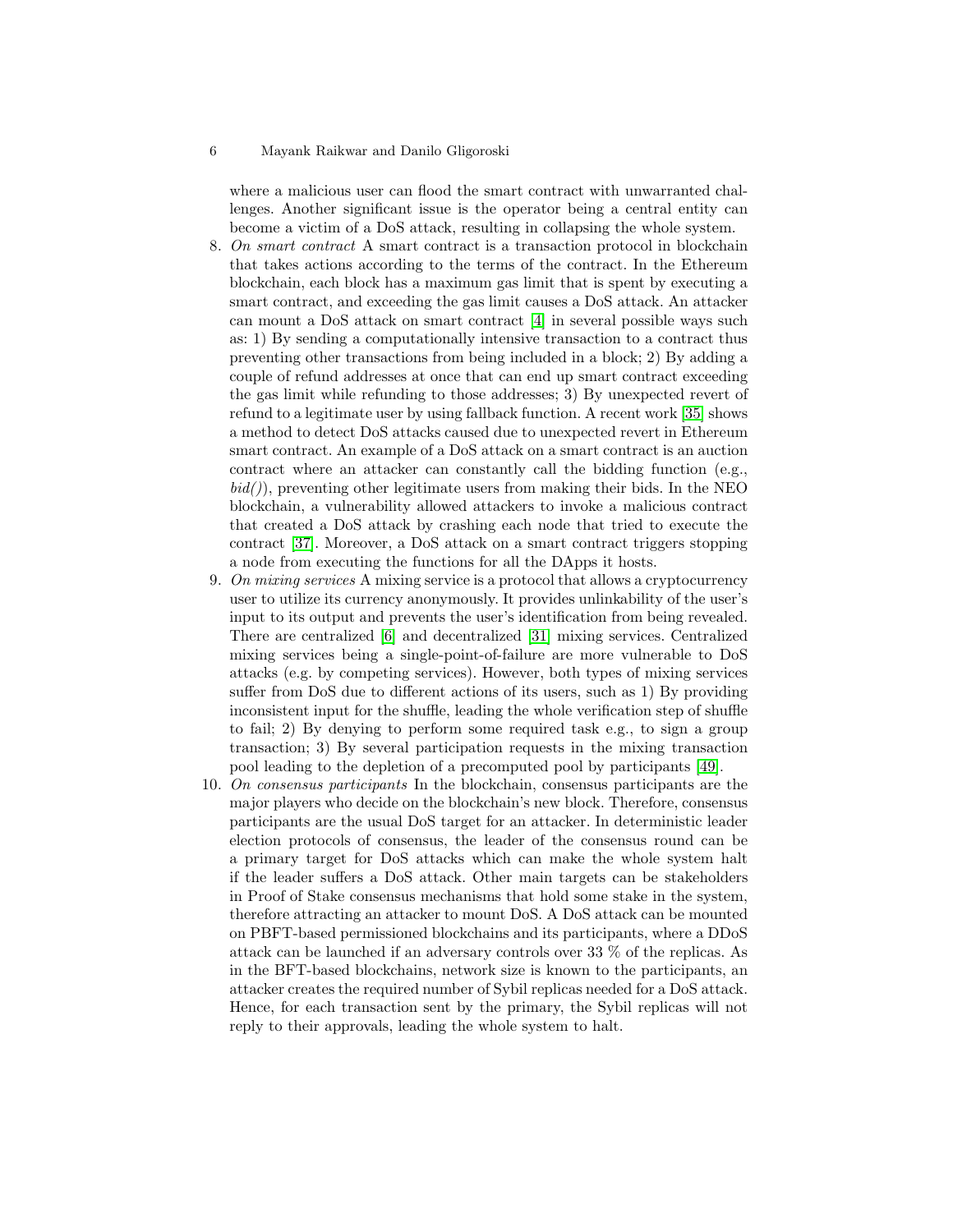## <span id="page-6-0"></span>3 DoS Mitigation Techniques for Blockchain Systems

In most of the DoS events, an attacker floods the network by creating multiple transactions in a short time period, hence maximizing his throughput. This kind of situation arises when the cost of creating a transaction is low. In most settings, these transactions are monetary payment transactions of a tiny value, but for some cases, these can be data transactions (e.g., IoT blockchain transactions). To mitigate the DoS attack, some cost should be imposed on the attacker to slow down or stop unnecessary requests in the blockchain system. Hence, following, we present the DoS mitigation techniques in the blockchain ecosystem.

| <b>Blockchain Ecosystem</b>                                                                                                                                                                                                                                                                                                                                                                                                                                                                                     | <b>Applicable Solutions</b>                                                                                                       |
|-----------------------------------------------------------------------------------------------------------------------------------------------------------------------------------------------------------------------------------------------------------------------------------------------------------------------------------------------------------------------------------------------------------------------------------------------------------------------------------------------------------------|-----------------------------------------------------------------------------------------------------------------------------------|
| Cryptocurrency Wallets                                                                                                                                                                                                                                                                                                                                                                                                                                                                                          | Client Puzzle (Inside Smart Contract)                                                                                             |
|                                                                                                                                                                                                                                                                                                                                                                                                                                                                                                                 | Cryptocurrency Exchange Services Client Puzzle (On Exchange Clients)                                                              |
| Memory Pools                                                                                                                                                                                                                                                                                                                                                                                                                                                                                                    | Fee-based Approach/NI-Client Puzzle                                                                                               |
| Mining Pools                                                                                                                                                                                                                                                                                                                                                                                                                                                                                                    | Fee-based Approach/NI-Client Puzzle                                                                                               |
| Layer-2 Blockchain Protocols                                                                                                                                                                                                                                                                                                                                                                                                                                                                                    | Fee-based Approach                                                                                                                |
| <b>Sharding Protocols</b>                                                                                                                                                                                                                                                                                                                                                                                                                                                                                       | Fee-based Approach                                                                                                                |
| Commit-chain Operator                                                                                                                                                                                                                                                                                                                                                                                                                                                                                           | Client Puzzle (On Commit-chain Users)                                                                                             |
| Smart Contract                                                                                                                                                                                                                                                                                                                                                                                                                                                                                                  | Client Puzzle (Inside Smart Contract)                                                                                             |
| Mixing Services                                                                                                                                                                                                                                                                                                                                                                                                                                                                                                 | Fee-based Approach/NI-Client Puzzle                                                                                               |
| Consensus Participants<br>$\blacksquare$ 11 1 $\blacksquare$ $\blacksquare$ $\blacksquare$ $\blacksquare$ $\blacksquare$ $\blacksquare$ $\blacksquare$ $\blacksquare$ $\blacksquare$ $\blacksquare$ $\blacksquare$ $\blacksquare$ $\blacksquare$ $\blacksquare$ $\blacksquare$ $\blacksquare$ $\blacksquare$ $\blacksquare$ $\blacksquare$ $\blacksquare$ $\blacksquare$ $\blacksquare$ $\blacksquare$ $\blacksquare$ $\blacksquare$ $\blacksquare$ $\blacksquare$ $\blacksquare$ $\blacksquare$ $\blacksquare$ | Client Puzzle (On Participant Registration)<br>$\overline{m}$ , $\overline{m}$ , $\overline{m}$ , $\overline{m}$ , $\overline{m}$ |

<span id="page-6-1"></span>Table 1. DoS Mitigation Techniques in Blockchain Ecosystem

- Client Puzzles Client puzzles are one of the most effective prominent techniques to defend against DoS attacks. In a client puzzle, a client has to solve a puzzle before being granted access to a service or a resource by a server. The initial introduction of the client puzzle was given by Dwork and Naor [\[13\]](#page-9-8) to combat the spam attacks. Client puzzles can be categorized into different types based on the resource used by the client for solving the puzzle such as number of CPU cycles or a number of memory access, quantifying CPUbound puzzles [\[5\]](#page-9-9) and memory-bound puzzles [\[1\]](#page-9-10) respectively. Several client puzzles such as Time-lock puzzles [\[29\]](#page-10-16), Hash-chain [\[24\]](#page-10-17) and Equihash [\[7\]](#page-9-11) are employed in the blockchain ecosystem. A client puzzle scheme can be Interactive where server creates the puzzle for the client or Non-Interactive (NI) where the client creates a puzzle, solves the puzzle and sends it to the server.
- $-$  Fee-based Approach In many events of DoS attack, to disincentivize an attacker an extra or minimum fee can be introduced in the blockchain ecosystem. This fee can be of different types based on the underlying blockchain system. The fee can be a mining fee in mining pools, a mixing fee in mixing services, a transaction fee in transaction pools, a relay fee in a blockchain network, a registration fee for user registration (e.g. a user of a permissioned blockchain), etc. Therefore, with the introduction of a minimum fee, launching a DoS attack becomes costlier for an attacker. However, the fee-based approach adversely affects legitimate users who do not want to pay this minimum amount of fee.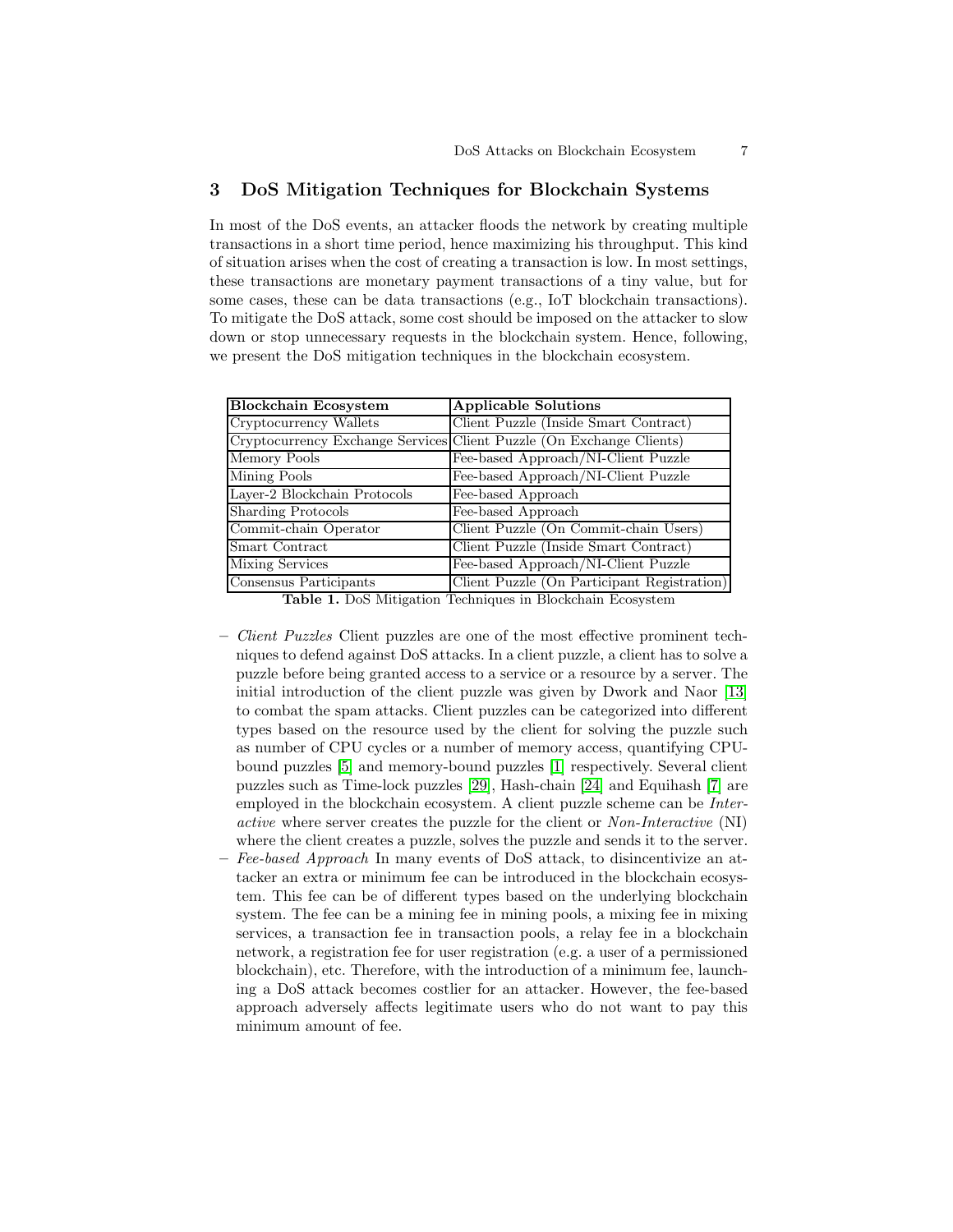Table [1](#page-6-1) presents the possible DoS mitigation solutions for corresponding blockchain ecosystem. Fee-based approach can be applied in almost every case but will not be favorable for all blockchain users. In the table, for layer-2 and sharding protocols, the use of client puzzle will defeat the purpose of scalability due to its time consumption, therefore fee-based approach is a more viable option. For memory pools, mining pools, and mixing services, non-interactive client puzzle schemes can be applied where the miner/user presents a verifiable puzzle and its solution for the inclusion of its new transaction (Rewarding puzzle solution in case of mining pool). Apart from the above described techniques, other mechanisms such as packet filtering techniques or DoS protection services e.g. Incapsula can be used for DoS mitigation in some blockchain contexts.

### 3.1 VDF-based DoS-resistant Protocol

Most of the existing client puzzles lack public verifiability, non-parallelizability, non-interactivity, and easy verification. Therefore, the initial introduction of VDF [\[8\]](#page-9-2) as a moderately hard function can be configured as a client puzzle for DoS mitigation achieving all these properties. A VDF can be described as a function  $f: \mathcal{X} \to \mathcal{Y}$  which takes a predefined number of steps T to compute the output  $y \in \mathcal{Y}$ , given an input  $x \in \mathcal{X}$  and a polynomial number of processors. Furthermore, the verification of the output is exponentially easy. VDF produces a unique output that is efficiently and publicly verifiable. There have been a few constructions of VDF. We employ the Wesolowski VDF scheme [\[43\]](#page-11-16) to construct our client puzzle due to its fast verification and short proof size properties.

We define an Interactive VDF client puzzle, where a server  $S$  creates a puzzle  $p$  and asks for solution s of the puzzle from the client  $\mathcal C$  before giving access to its resource. In the following construction,  $K$  is a key space,  $P$  is a puzzle space,  $O$ is a solution space,  $\mathcal D$  is a puzzle difficulty space, and  $\mathcal I$  is a puzzle input space.

- Setup(1<sup> $\lambda$ </sup>): Select  $\mathcal{K} = \emptyset, \mathcal{D} \subseteq \mathbb{N}, \mathcal{P} \subseteq \{0,1\}^*, \mathcal{O} \subseteq \{0,1\}^*, \mathcal{I} \subseteq \{0,1\}^*.$  Generate a group  $\mathbb G$  of unknown order, an RSA modulus  $N$ , a hash function  $H$ :  $\{0,1\}^* \to \mathbb{G}$  and  $\mathcal{D} \leftarrow T$ . Set param  $\leftarrow (\mathcal{P}, \mathcal{O}, \mathcal{D}, \mathcal{I})$  and  $pp \leftarrow (\mathbb{G}, N, H, T)$ , return (param, pp).
- GenPuz $(T, i, pp)$ : Server runs this algorithm to create a puzzle for the client. It generates an input  $i \in \mathcal{I}$  for VDF-evaluation, samples  $l \stackrel{\$}{\leftarrow} Primes(\lambda)$ . Return a puzzle  $p = l$  to the client.
- $-$  FindSol $(i, p, pp)$ : Client runs this algorithm to solve the puzzle p. Client computes  $g = H(i)$ , further computes  $y \leftarrow g^{(2^T)}$  mod N. It computes  $q, r$  such that  $2^T = ql + r$  where  $0 \le r < l$ , and computes a proof  $\pi = g^q$ . Send a solution  $s = (y, \pi)$  to the server.
- VerSol $(i, p, s, pp)$ : Server computes  $r \leftarrow 2^T$ mod l and accepts if  $g, y, s \in \mathbb{G}$ and  $y = \pi^l g^r \text{mod } N$ .

An Interactive VDF-based DoS-resistant protocol can be designed using client puzzle as depicted in Figure [1.](#page-8-0) The protocol construction follows from the Stebila et al. [\[38\]](#page-11-17). To define this interactive protocol, we assume server and client have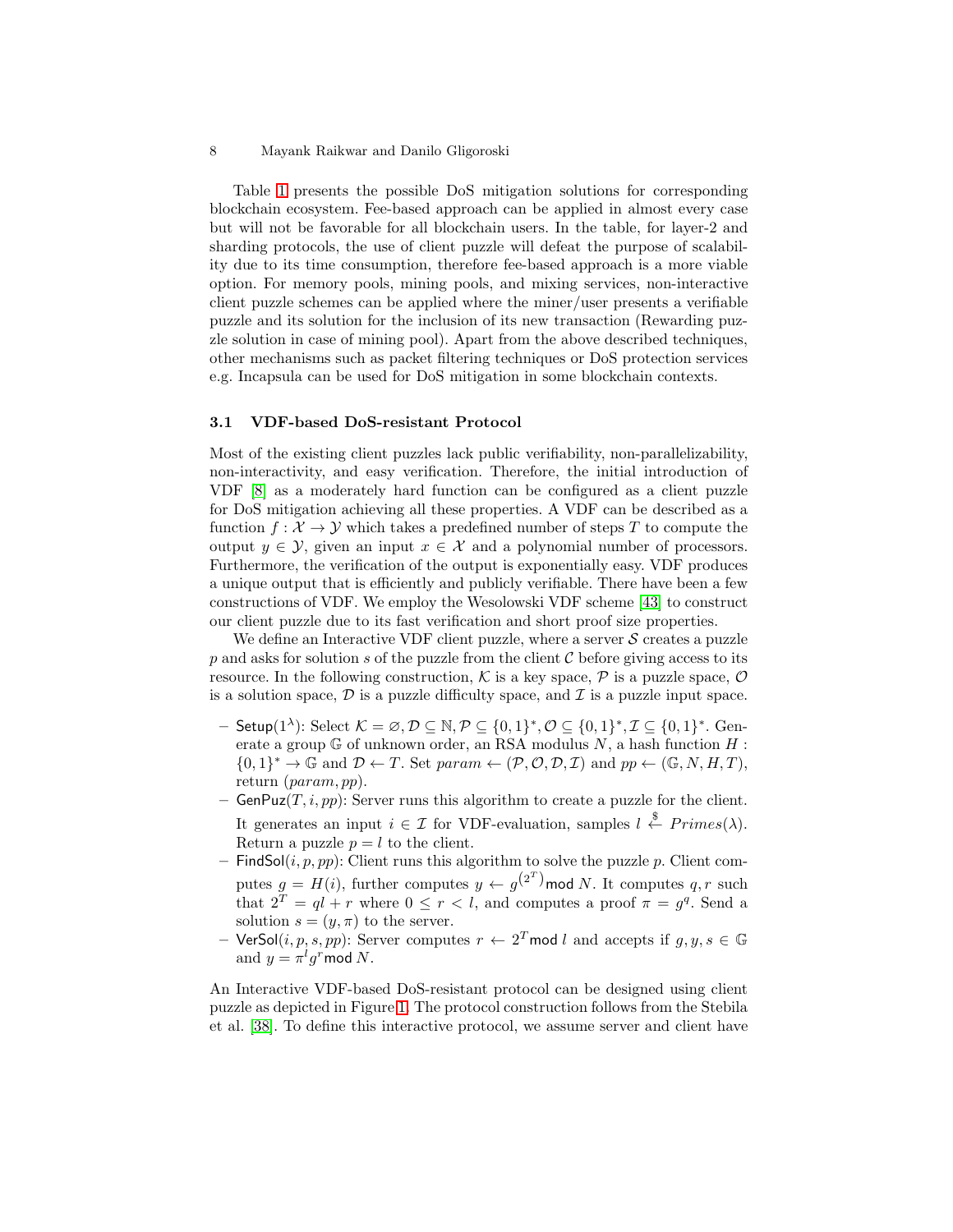public identities  $ID_{\mathcal{S}}$  and  $ID_{\mathcal{C}}$ . Our VDF-based client puzzle can also be made Non-Interactive where the client constructs a puzzle and its solution. The client and server share a common source of randomness (e.g. random beacon). The client creates publicly verifiable puzzles using randomness. Further, the noninteractive VDF client puzzle can be transformed into a DoS-resistant protocol that can be efficiently applied in the blockchain ecosystem during DoS events.

| Client $C$                                                                                                                   |                                             | Server $S$                                                                                 |
|------------------------------------------------------------------------------------------------------------------------------|---------------------------------------------|--------------------------------------------------------------------------------------------|
| $SK_{\mathcal{C}}, ID_{\mathcal{C}}, N_{\mathcal{C}} \stackrel{\$}{\leftarrow} \{0,1\}^k$                                    |                                             | $SK_S, ID_S$                                                                               |
|                                                                                                                              | (Request : $ID_c, N_c$ )                    |                                                                                            |
|                                                                                                                              |                                             | $N_{\mathcal{S}} \stackrel{\$}{\leftarrow} \{0,1\}^k$                                      |
|                                                                                                                              |                                             | $i \leftarrow (ID_{\mathcal{C}}, ID_{\mathcal{S}}, N_{\mathcal{C}}, N_{\mathcal{S}})$      |
|                                                                                                                              |                                             | $p \leftarrow$ GenPuz $(T, i, pp)$ ,                                                       |
|                                                                                                                              |                                             | $\sigma \leftarrow \text{MAC}_{SK,s}(i, p)$                                                |
|                                                                                                                              | (Challenge : $N_{\mathcal{S}}, p, \sigma$ ) |                                                                                            |
| $i \leftarrow (ID_{\mathcal{C}}, ID_{\mathcal{S}}, N_{\mathcal{C}}, N_{\mathcal{S}})$<br>$s \leftarrow$ FindSol $(i, p, pp)$ |                                             |                                                                                            |
|                                                                                                                              | (Response : $s, p, i, \sigma$ )             |                                                                                            |
|                                                                                                                              |                                             | If $ID_{\mathcal{C}} \in \{\text{List of Recorded IDs}\},\$                                |
|                                                                                                                              |                                             | Reject                                                                                     |
|                                                                                                                              |                                             | If $\sigma \neq \text{MAC}_{SK_S}(i, p)$ , Reject<br>If $VerSol(i, p, s, pp) = 0$ , Reject |
|                                                                                                                              |                                             | Store $ID_{\mathcal{C}}$                                                                   |

<span id="page-8-0"></span>Fig. 1. Interactive DoS-resistant Protocol

Following the implementation study of VDF [\[3\]](#page-9-12), for 128-bit security and the difficulty between  $2^{16}$  to  $2^{20}$ , our DoS-resistant protocol can be efficiently employed for DoS mitigation in the blockchain. With the aforementioned setting, the running time for FindSol, VerSol algorithms are in order of minutes and order of milliseconds respectively. The verification time on the server side can be further optimized using Dimitrov's multiexponentiation method [\[11\]](#page-9-13). As a future work, we will put a demonstration of a proof-of-concept and initial experiments with Wesolowski VDF for DoS mitigation.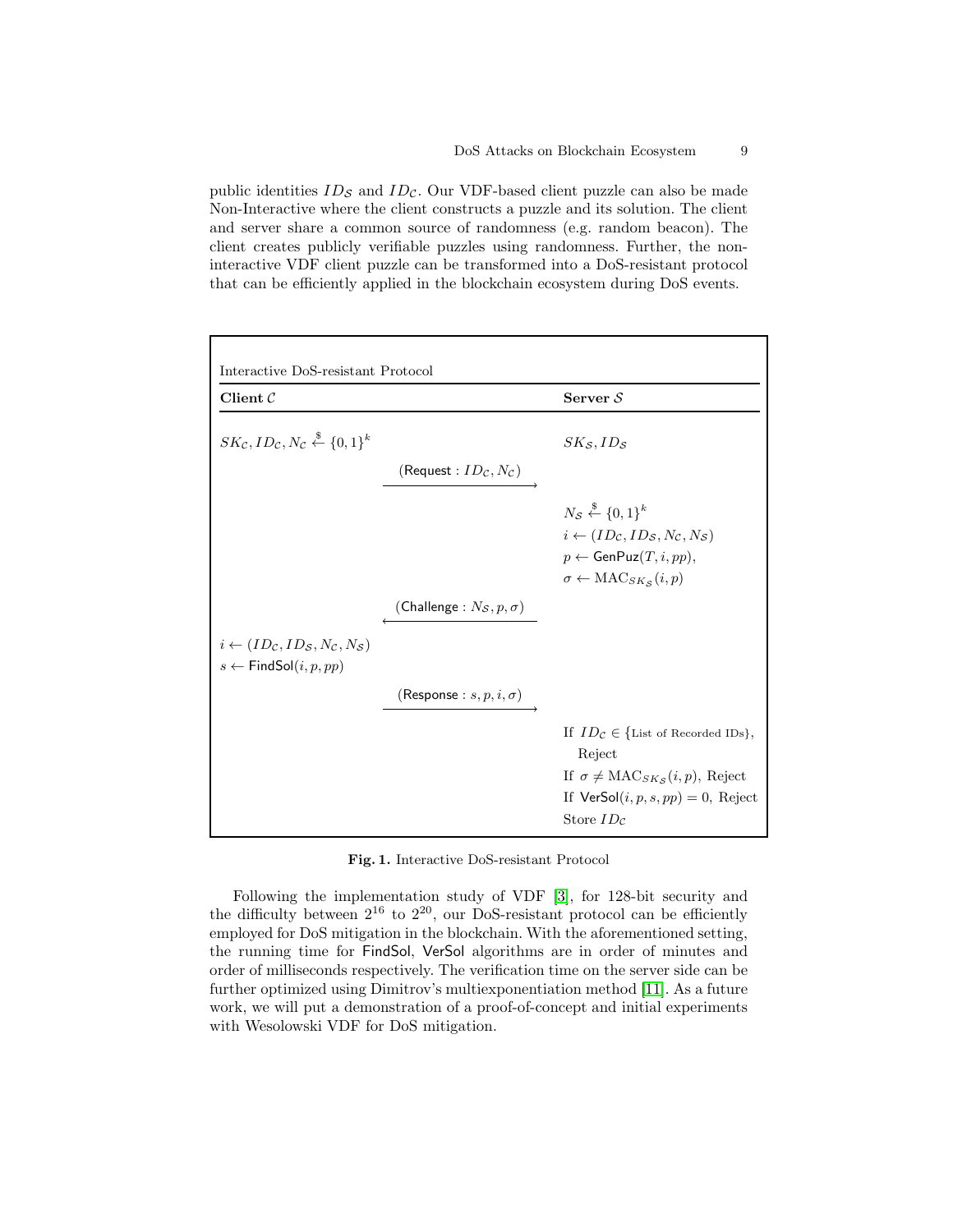### <span id="page-9-4"></span>4 Conclusion

In this work, we offered a thorough study of DoS attacks in the blockchain ecosystem. To the best of our knowledge, this is the first investigation in the context of blockchain. As the frequency and intensity of DoS attacks are increasing rapidly, it raises a concern about efficient detection and mitigation techniques. Therefore, we listed out main mitigation approaches which can be used for DoS mitigation in the blockchain ecosystem. We also identify verifiable delay function as an effective primitive to mitigate DoS attacks. A proper construction of non-interactive VDF puzzle and experimental results will be provided in the continuation of this work. This paper will help academic and industrial researchers to study the possible venues and impact of the DoS attack in the blockchain context and to improve upon the existing solutions.

## <span id="page-9-10"></span>References

- 1. Abadi, M., Burrows, M., Manasse, M., Wobber, T.: Moderately hard, memorybound functions. ACM Transactions on Internet Technology 5(2), 299–327 (2005)
- <span id="page-9-5"></span>2. Abhishta, A., Joosten, R., Dragomiretskiy, S., Nieuwenhuis, L.J.M.: Impact of Successful DDoS Attacks on a Major Crypto-Currency Exchange. In: 2019 27th Euromicro International Conference on Parallel, Distributed and Network-Based Processing (PDP). pp. 379–384 (2019)
- <span id="page-9-12"></span>3. Attias, V., Vigneri, L., Dimitrov, V.: Implementation Study of Two Verifiable Delay Functions. IACR Cryptol. ePrint Arch. 2020, 332 (2020)
- <span id="page-9-3"></span>4. Atzei, N., Bartoletti, M., Cimoli, T.: A survey of attacks on ethereum smart contracts (sok). In: Maffei, M., Ryan, M. (eds.) Principles of Security and Trust. pp. 164–186. Springer Berlin Heidelberg, Berlin, Heidelberg (2017)
- <span id="page-9-9"></span>5. Back, A., et al.: Hashcash - a denial of service counter-measure. ftp://sunsite.icm.edu.pl/site/replay.old/programs/hashcash/hashcash.pdf (2002)
- <span id="page-9-7"></span>6. Bao, Z., Shi, W., Kumari, S., Kong, Z.y., Chen, C.M.: Lockmix: a secure and privacy-preserving mix service for Bitcoin anonymity. International Journal of Information Security pp. 1–11 (2019)
- <span id="page-9-11"></span>7. Biryukov, A., Khovratovich, D.: Equihash: Asymmetric proof-of-work based on the generalized birthday problem. Ledger 2, 1–30 (2017)
- <span id="page-9-2"></span>8. Boneh, D., Bonneau, J., Bünz, B., Fisch, B.: Verifiable delay functions. In: Shacham, H., Boldyreva, A. (eds.) Advances in Cryptology – CRYPTO 2018. pp. 757–788. Springer International Publishing, Cham (2018)
- <span id="page-9-0"></span>9. CoinMarketCap: Total market capitalization. <https://coinmarketcap.com> (May 2021), [Online; accessed 26-May-2021]
- <span id="page-9-6"></span>10. Crawley, J.: UK Crypto Exchange EXMO Offline Amid DDoS Attack. <https://tinyurl.com/u8kk94ry> (Feb 2021), [Online; accessed 08-June-2021]
- <span id="page-9-13"></span>11. Dimitrov, V.S., Jullien, G.A., Miller, W.C.: Complexity and fast algorithms for multiexponentiations. IEEE Transactions on Computers 49(2), 141–147 (2000)
- <span id="page-9-1"></span>12. Douligeris, C., Mitrokotsa, A.: Ddos attacks and defense mechanisms: classification and state-of-the-art. Computer Networks  $44(5)$ ,  $643 - 666$  (2004)
- <span id="page-9-8"></span>13. Dwork, C., Naor, M.: Pricing via processing or combatting junk mail. In: Annual International Cryptology Conference. pp. 139–147. Springer (1992)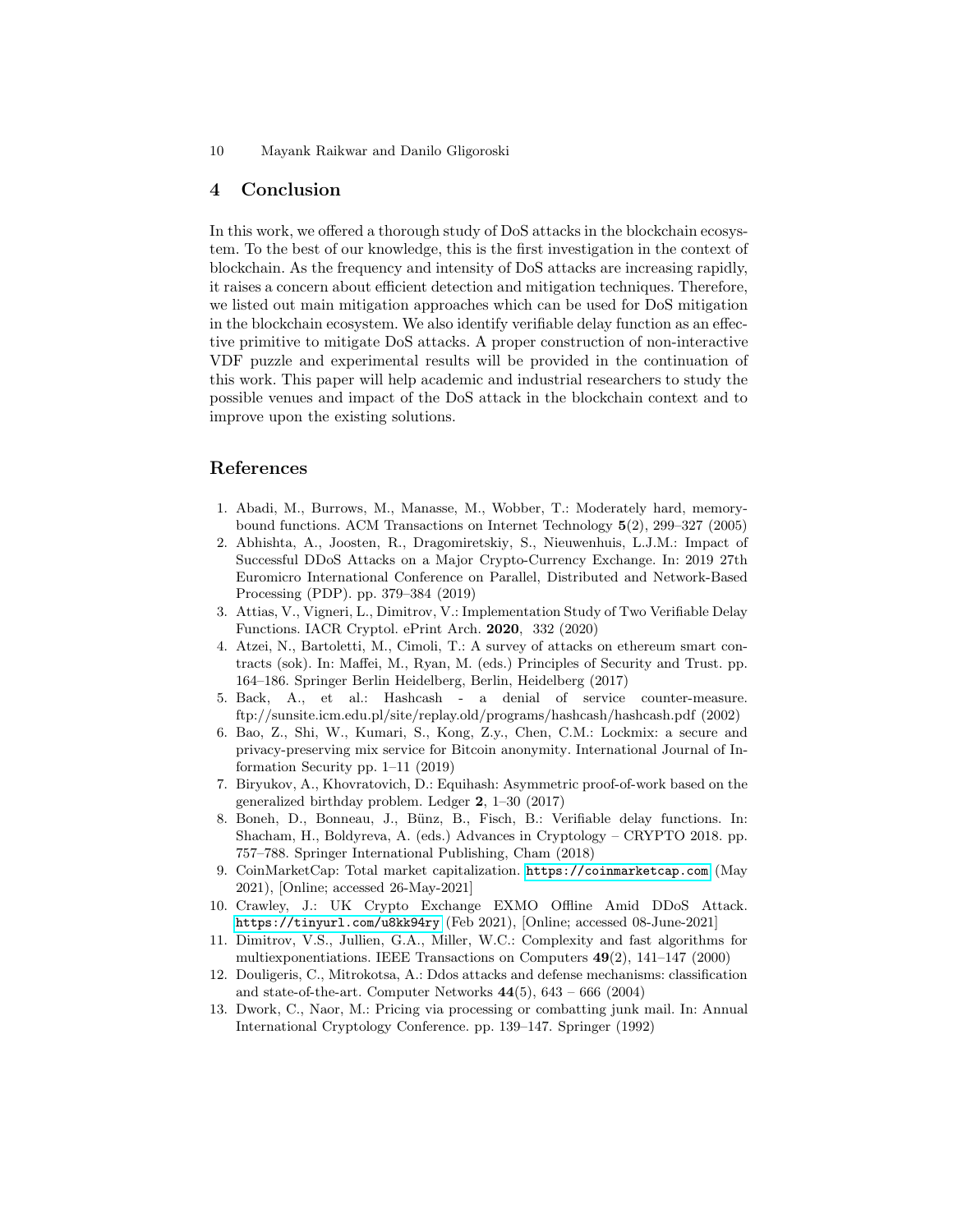- <span id="page-10-4"></span>14. Eduardo A. Sousa, J., Oliveira, V.C., Almeida Valadares, J., Borges Vieira, A., Bernardino, H.S., Moraes Villela, S., Dias Goncalves, G.: Fighting Under-price DoS Attack in Ethereum with Machine Learning Techniques. ACM SIGMETRICS Performance Evaluation Review 48(4), 24–27 (2021)
- <span id="page-10-9"></span>15. Explica.co: Cryptocurrency : Wasabi bitcoin wallet servers suffered DDoS attack. <https://tinyurl.com/s6sbunam> (June 2021), [Online; accessed 10-June-2021]
- <span id="page-10-6"></span>16. Fadilpasic, S.: Disclosed: Ethereum 'Lived' With a Major Threat for 18 Months. <https://tinyurl.com/h7478aej> (May 2021), [Online; accessed 07-July-2021]
- <span id="page-10-10"></span>17. Feder, A., Gandal, N., Hamrick, J., Moore, T.: The impact of DDoS and other security shocks on Bitcoin currency exchanges: Evidence from Mt. Gox. Journal of Cybersecurity 3(2), 137–144 (2017)
- <span id="page-10-5"></span>18. Fuller, B., Khan, J.: CVE-2018-17145: Bitcoin Inventory Out-of-Memory Denialof-Service Attack. https://invdos.net/paper/CVE-2018-17145.pdf (2020)
- <span id="page-10-2"></span>19. Gasti, P., Tsudik, G., Uzun, E., Zhang, L.: DoS and DDoS in Named Data Networking. In: 2013 22nd International Conference on Computer Communication and Networks (ICCCN). pp. 1–7 (2013)
- <span id="page-10-12"></span>20. Gudgeon, L., Moreno-Sanchez, P., Roos, S., McCorry, P., Gervais, A.: Sok: Layertwo blockchain protocols. In: Financial Cryptography and Data Security. pp. 201– 226. Springer International Publishing, Cham (2020)
- <span id="page-10-1"></span>21. Gupta, B., Badve, O.P.: Taxonomy of DoS and DDoS attacks and desirable defense mechanism in a cloud computing environment. Neural Computing and Applications 28(12), 3655–3682 (2017)
- <span id="page-10-11"></span>22. Higgins, S.: Bitcoin Mining Pools Targeted in Wave of DDoS Attacks. <https://tinyurl.com/5jew979z> (March 2015), [Online; accessed 07-July-2021]
- <span id="page-10-14"></span>23. Khalil, R., Zamyatin, A., Felley, G., Moreno-Sanchez, P., Gervais, A.: Commit-Chains: Secure, Scalable Off-Chain Payments. Tech. rep., Cryptology ePrint Archive, Report 2018/642 (2018)
- <span id="page-10-17"></span>24. Mahmoody, M., Moran, T., Vadhan, S.: Publicly verifiable proofs of sequential work. In: Proceedings of the 4th conference on Innovations in Theoretical Computer Science. pp. 373–388 (2013)
- <span id="page-10-7"></span>25. Mirkin, M., Ji, Y., Pang, J., Klages-Mundt, A., Eyal, I., Juels, A.: BDoS: Blockchain Denial-of-Service. In: Proceedings of the 2020 ACM SIGSAC Conference on Computer and Communications Security. p. 601–619. CCS '20, ACM, NY, USA (2020)
- <span id="page-10-0"></span>26. Nakamoto, S.: Bitcoin: A peer-to-peer electronic cash system, http://bitcoin.org/bitcoin.pdf (2009)
- <span id="page-10-13"></span>27. Nguyen, T., Thai, M.T.: Denial-of-service vulnerability of hash-based transaction sharding: Attacks and countermeasures. arXiv preprint arXiv:2007.08600 (2020)
- <span id="page-10-8"></span>28. Praitheeshan, P., Pan, L., Doss, R.: Security Evaluation of Smart Contract-Based On-chain Ethereum Wallets. In: International Conference on Network and System Security. pp. 22–41. Springer (2020)
- <span id="page-10-16"></span>29. Rivest, R.L., Shamir, A., Wagner, D.A.: Time-lock puzzles and timed-release crypto. Massachusetts Institute of Technology, Laboratory for Computer Science (1996)
- <span id="page-10-3"></span>30. Rodrigues, B., Bocek, T., Stiller, B.: Multi-domain ddos mitigation based on blockchains. In: Tuncer, D., Koch, R., Badonnel, R., Stiller, B. (eds.) Security of Networks and Services in an All-Connected World. pp. 185–190. Springer International Publishing, Cham (2017)
- <span id="page-10-15"></span>31. Ruffing, T., Moreno-Sanchez, P., Kate, A.: Coinshuffle: Practical decentralized coin mixing for Bitcoin. In: European Symposium on Research in Computer Security. pp. 345–364. Springer (2014)